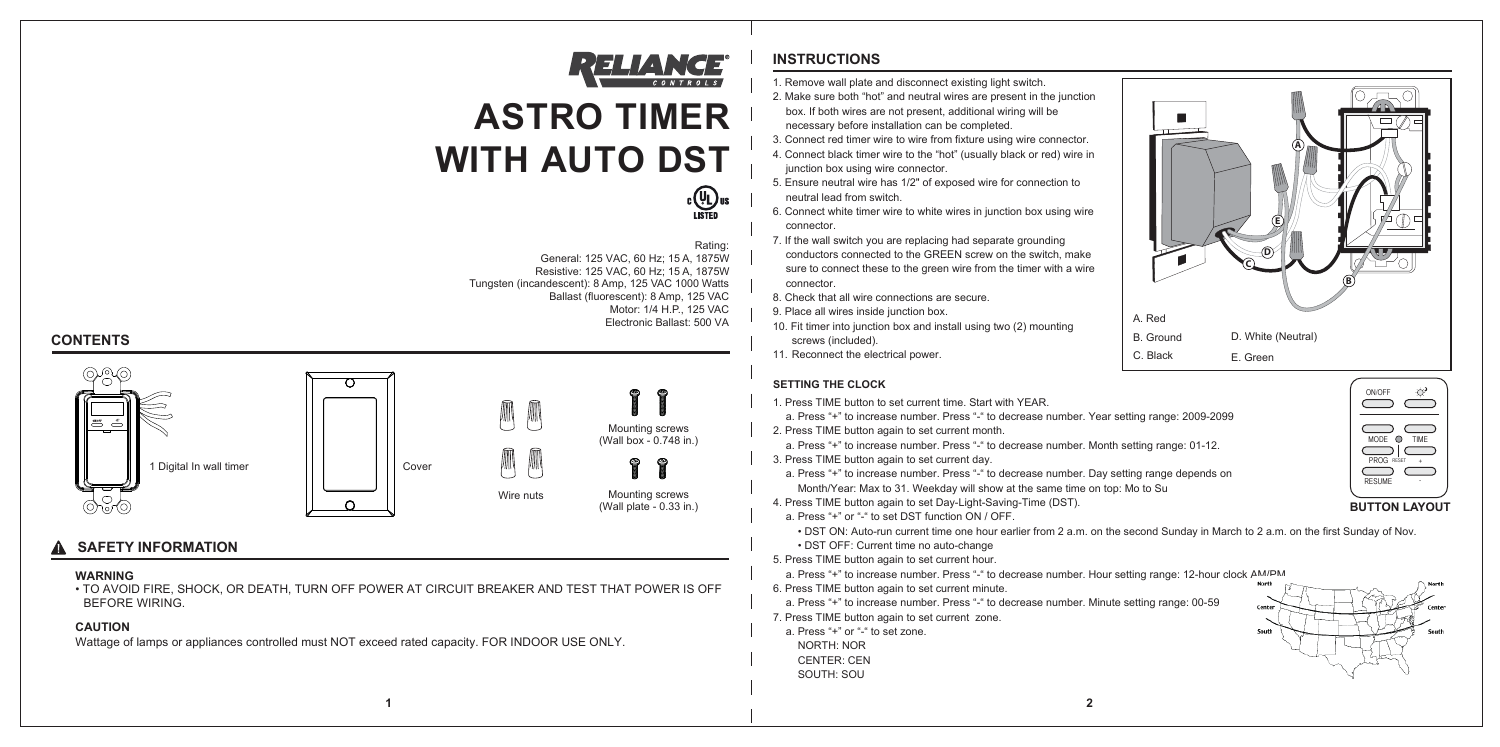**NOTE:** When setting the current time during the Day-Light-Savings Time period, and your DST function is ON, your current time should be the time after DST.

### **SETTING PROGRAMS**

- 1. Press PROGRAM button to set a program event.
- a. If there are no saved programs, the display will look like the image on the right.
- 2. Press TIME button to set power ON schedule in program event 1 week/day. Press "+" or "-" to setting week/day mode.
- Week/Day Setting Mode
- a. Every Monday: MO
- b. Every Tuesday: TU g. Every Sunday: SU
- c. Every Wednesday: WE
- h. Every week: MO TU WE TH FR SA SU
- d. Every Thursday: TH e. Every Friday: FR
- i. Every weekday: MO TU WE TH FR j. Every weekend: SA SU
- 3. Press TIME button again to set power ON schedule in program event 1 Hour.

Press "+" or "-" to cycle through the hours or to choose sunrise or sunset.

- Hours setting mode:
- a. 12-hour clock AM/PM
- b. Sunrise
- c. Sunset
- If you select Sunrise or Sunset as ON event, please press PROGRAM button to continue setting OFF event.
- 4. Press TIME button again to set power ON schedule in program event 1 Minute. Press "+" to increase number. Press "-" to decrease number. Minute setting range: 00-59.
- 5. Press PROGRAM button to finish this setting and to set power OFF schedule for program event 1.
- 6. Repeat step 2-4 to set the OFF time for program event 1.
- 7. Press PROGRAM button to set next event.
- 8. When programming is complete, press the TIME button for 2 seconds to display the current time.

Press the MODE button repeatedly to set the timer to Automatic, Random or Manual mode. **NOTE:** For the time switch to run programmed events, it must be set to "AUTO" mode. AUTO: runs all events automatically, according to the schedule you have set. The word "AUTO" appears in the display. RND (Random): runs all events in a RANDOM mode. This is a security feature in which ON and OFF times randomly differ ± 15 minutes from the programmed times, creating a more "lived-in" look. The word "RDM" appears in the display. **NOTE:** DO NOT set the ON / OFF events within 30 minutes or less from one another if you are going to use this timer in the RANDOM MODE. The RANDOM MODE is ± 15 minutes of programmed times and may overlap one another, causing the timer to possibly not work as desired.

### **REVIEWING EVENTS PROGRAMMED**

1. In the current time display, press the PROG (Program) button repeatedly to check your settings.

### **CLEARING (DELETING) AN EVENT**

- 1. Press the PROG (Program) button as many times as necessary to locate the setting you want to clear.
- 2. Press and hold the RESUME button to clear the setting.
- 

3. When finished, keep pressing the PROGRAM button or hold TIME button for 2 seconds to return the display to the time of day.

### **RESETTING THE TIMER**

In case of an operational failure of the timer, press the RESET button to clear all settings and restart.

### **\*Works with CFL bulbs.**

- 1. Press  $\odot^2$  button to show current Sunrise time.
- a. Press "+" to increase number. Press "-" to decrease number. Setting range: MAX +/- 2 hour.
- 2. Press  $\odot^3$  button again to show current Sunset time.
- a. Press "+" to increase number. Press "-" to decrease number. Setting range: MAX +/- 2 hour.

\*This timer has been tested to work with standard compact fluorescent (CFL) bulbs. However, it will not control a CFL bulb that specifically states "not to be used with timer controls." If in doubt, please consult the bulb manufacturer.

### **OPERATING THE TIME SWITCH**

### **OVERRIDING TIMER SETTINGS**

The ON / OFF buttons override the current programmed events.The ON / OFF buttons override the current programmed events. To override the current program (either ON or OFF), press the ON/OFF button. **NOTE:** If the timer is not in "Manual" mode, it will obey the next programmed event. This allows the user to manually turn a light on and allow the program to shut the light back off at a preset time.

### **SAVE THESE INSTRUCTIONS!**

### **SETTING THE SUNRISE / SUNSET SCHEDULE**

This unit's sunrise/sunset schedule is based on USA astronomic zones. The actual sunrise/sunset schedule may slightly differ from east to west. You can set the actual sunrise/sunset time today. This unit will memorize the difference and auto-adjust for following dates.



8. Press TIME button again to finish current time setting and show current time.

### **Federal Communication Commission Interference Statement**

This equipment has been tested and found to comply with the limits for Class B digital device, harmful interference in a residential installation. This equipment generates, uses and can radiate radio frequency energy and, if not installed and used in accordance with the instructions, may cause harmful interference to radio or television reception, which can be determined by turning the equipment off and on, the user is encouraged to try to correct the interference by one or more of the following measures:

- 
- 
- Reorient or relocate the receiving antenna.
- Increase the separation between the equipment and receiver.
- Connect the equipment into an outlet on a circuit different from that to which the receiver is connected.
- Consult the dealer or an experienced radio/TV technician for help.
- This device complies with Part 15 of the FCC Rules. Operation is subject to the following two conditions:

(1) This device may not cause harmful interference, and (2) this device must accept any interference received, including interference that may cause undesired operation of the device.

 FCC Caution: Any changes or modifications not expressly approved by the party responsible for compliance could void the user's authority to operate this equipment.

f. Every Saturday: SA

3. Press  $\odot$  button again to finish current Astro setting and show current time.

### **Things you should know about programming events**

- Pressing the TIME button again can continue setting Week/Hour/Minute in same event.
- You can repeat the ON and OFF programming procedures outlined above for up to 7 events, as needed.
- Do not overlap event times (for example, 8:00 pm ON /12:00pm OFF, and 9:00 pm ON / 11:00 pm OFF). This settings can cause the timer to work in an unexpected way.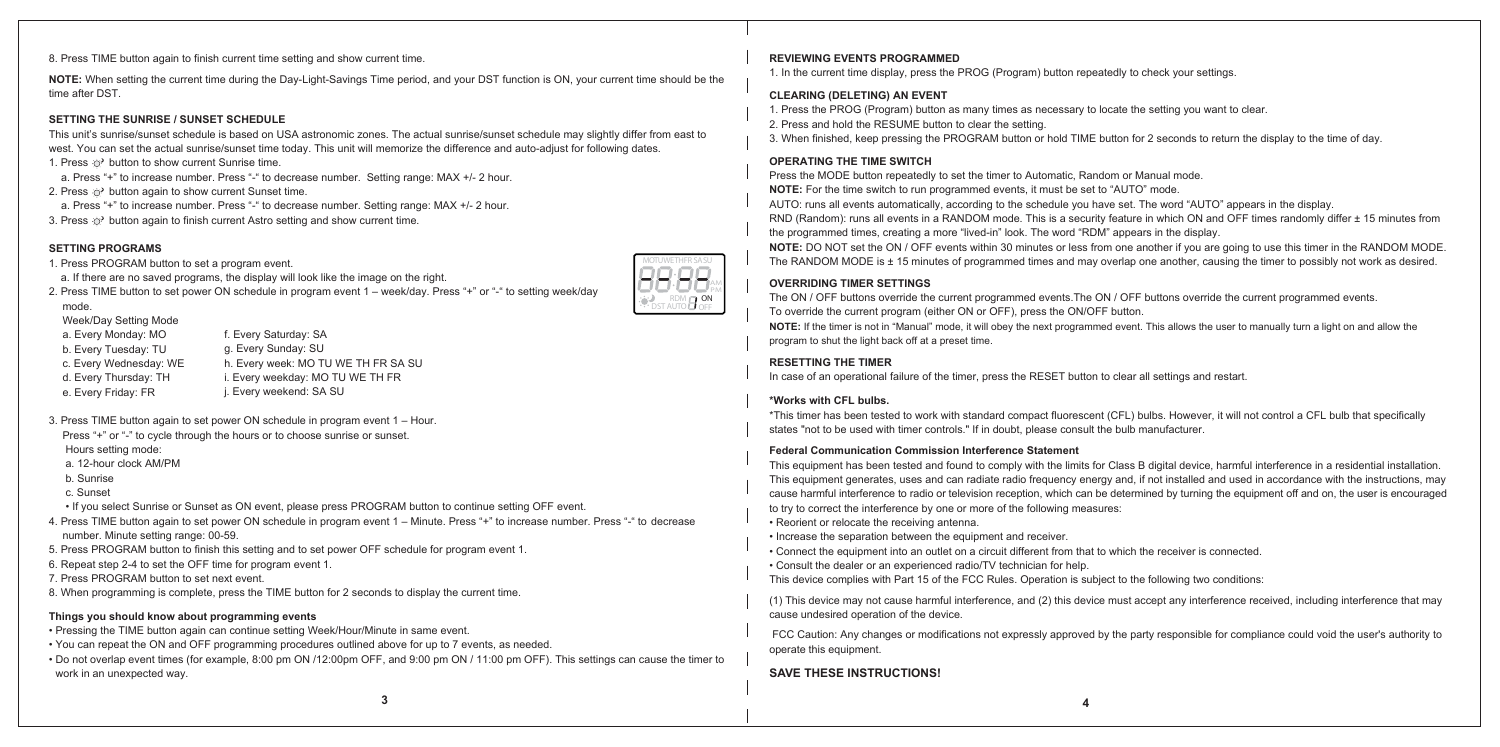**2**

### **PRECAUCIÓN**

El voltaje de las lámparas o los otros aparatos controlados no debe exceder del voltaje indicado. Para uso exclusivo en interiores.

### **INSTRUCCIONES**



- 1. Extraiga la placa de la pared y desconecte el interruptor de la luz.
- 2. Compruebe que los cables "caliente" y neutral están en la caja de conexiones. Si estos cables no están presentes, será necesario instalar cableado adicional antes de hacer la instalación.
- 3. Conecte el cable rojo del temporizador al cable de la instalación mediante el conector.
- 4. Conecte el cable negro del temporizador al cable "caliente" (normalmente el negro o rojo) de la caja de conexiones, utilizando el conector.
- 5. Compruebe que el cable neutral tiene un centímetro expuesto para la conexión al cable neutral del interruptor.
- 6. Conecte el cable blanco del temporizador al cable blanco de la caja de conexiones mediante el conector.
- 7. Si el interruptor de pared que está reemplazando tiene conductores de conexión a tierra separados y conectados al tornillo VERDE del interruptor, conecte estos conductores al cable verde del temporizador, utilizando el conector.
- 8. Compruebe que todas las conexiones de cables están bien hechas.
- 9. Coloque todos los cables dentro de la caja de conexiones.
- 10. Encaje el temporizador en la caja de conexiones mediante los dos tornillos de montaje que se incluyen.
- 11. Vuelva a conectar el suministro eléctrico.

**1**



### **ADVERTENCIA**

• Para evitar los riesgos de incendio, descarga eléctrica o muerte, desconecte la alimentación mediante el interruptor automático y compruebe que no haya alimentación antes de manipular el cableado.

# **INFORMACIÓN SOBRE SEGURIDAD**

### Rating:

 General: 125 V CA, 60 Hz; 15 A, 1875 W Carga resistiva: 125 V CA, 60 Hz; 15 A, 1875 W Tungsteno (incandescente): 8 Amp, 125 V CA 1000 W Balastro (fluorescente): 8 Amp, 125 VCA Motor: 1/4 H.P., 125 V CA Balastro electrónico: 500 VA



# RELIANCE

# **TEMPORIZADOR ASTRO CON DST**



### **CONFIGURAR EL RELOJ**

- 1. Pulse el botón TIME para configurar la hora actual. Comencemos con el año. a. Pulse "+" para aumentar el número. Pulse "-" para disminuir el número. Amplitud de rango: 2009-2099.
- 2. Pulse el botón TIME de nuevo para configurar el mes actual. a. Pulse "+" para aumentar el número. Pulse "-" para disminuir el número. Amplitud de rango: 01-12.
- 3. Pulse el botón TIME de nuevo para configurar el día actual.
- a. Pulse "+" para aumentar el número. Pulse "-" para disminuir el número. La amplitud de rango de días depende del mes y del año: el máximo es 31 días. El día de la semana se mostrará en l a parte superior: de lunes a domingo (MO a SU).
- 4. Pulse el botón TIME de nuevo para configurar el horario de verano (DST).
	- a. Pulse "+" o "-" para encender y apagar la función DST. • DST OFF: Hora ningún cambio automático.
- 5. Pulse el botón TIME de nuevo para configurar el hora actual. a. Pulse "+" para aumentar el número. Pulse "-" para disminuir el número. Amplitud de rango: reloj de 12 horas, AM/PM.
- 6. Pulse el botón TIME de nuevo para configurar el minuto actual. a. Pulse "+" para aumentar el número. Pulse "-" para disminuir el número. Amplitud de rango: 00-59
- 7. Pulse el botón TIME de nuevo para configurar la zona horaria. a. Pulse "+" o "-" para establecer la zona.
	- NORTE: NOR CENTRO: CEN SUR: SOU

• DST ON: Auto-run hora una hora antes de las 2 am del segundo domingo de marzo al 2 de la mañana del primer domingo de noviembre.





**Disposición de botones**